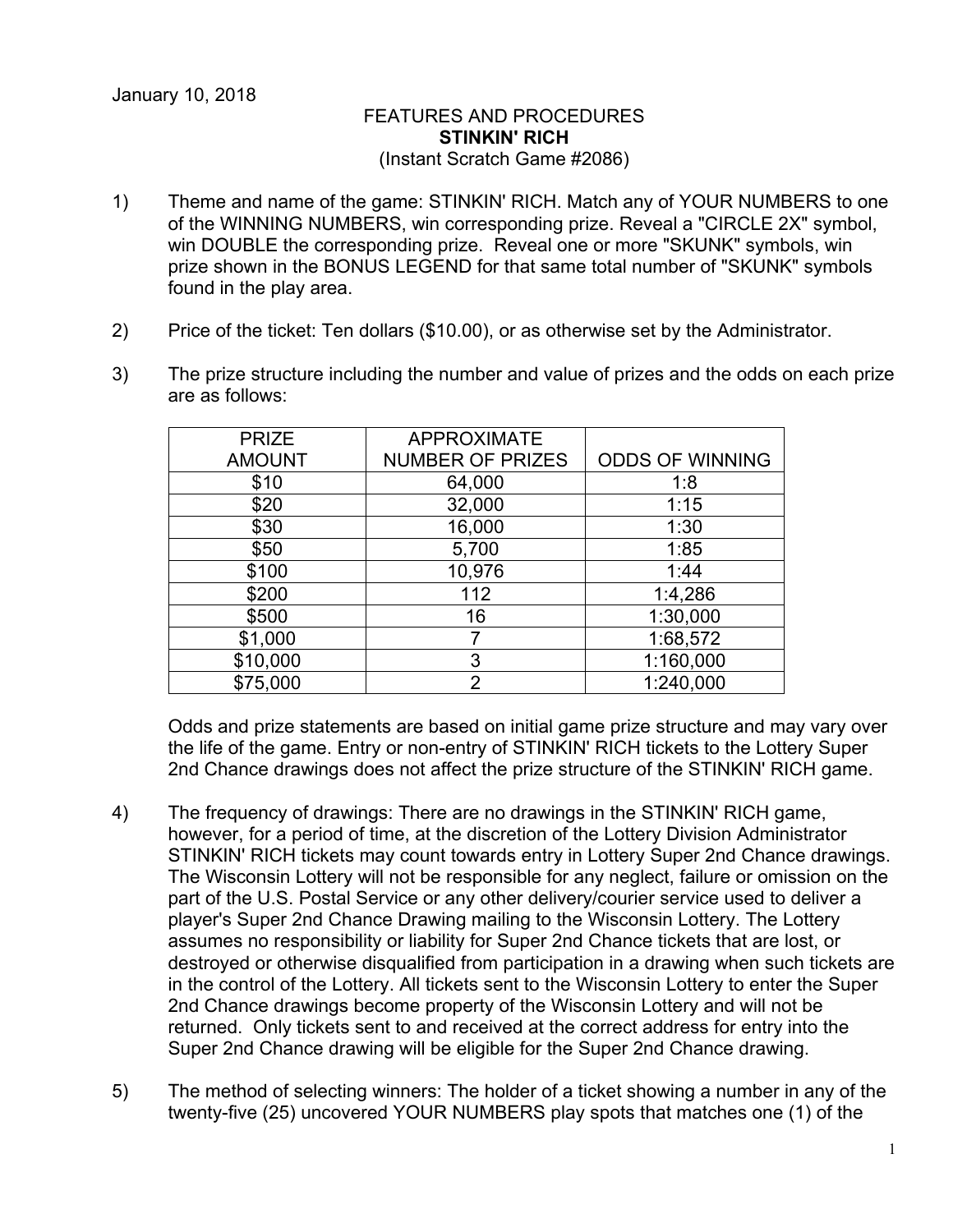five (5) numbers in the uncovered WINNING NUMBERS play area shall win the corresponding prize amount shown for that same matching YOUR NUMBERS play spot. The holder of a ticket showing a "CIRCLED 2X" play symbol in any one (1) of the twenty-five (25) YOUR NUMBERS play spots shall win two (2) times the corresponding prize amount shown for that same matching YOUR NUMBERS play spot automatically, regardless of the numbers in the WINNING NUMBERS play area. The holder of a ticket showing exactly one (1) "SKUNK" play symbol in the uncovered play area shall win ten dollars (\$10). The holder of a ticket showing exactly two (2) "SKUNK" play symbols in the uncovered play area shall win twenty dollars (\$20). The holder of a ticket showing exactly three (3) "SKUNK" play symbols in the uncovered play area shall win fifty dollars (\$50). The holder of a ticket showing exactly four (4) "SKUNK" play symbols in the uncovered play area shall win two hundred dollars (\$200). The holder of a ticket showing exactly five (5) "SKUNK" play symbols in the uncovered play area shall win one thousand dollars (\$1,000). A winning ticket can only win the highest prize shown in the BONUS LEGEND for that same total number of "SKUNK" play symbols revealed in the uncovered YOUR NUMBERS play area, plus the corresponding prize amount shown for any YOUR NUMBER that matches one (1) of the five (5) WINNING NUMBERS, as previously described in these Features and Procedures.

- 6) The method of making payment to winners:
	- A. Submission of the original ticket (not a copy), as provided below, shall be the sole method of claiming a prize.
	- B. Payment of prizes under six hundred dollars (\$600) may be made by presenting the ticket for validation and payment to any Wisconsin Lottery retailer.
	- C. The original winning ticket must be signed by a single human being. For-profit and non-profit entities, trusts, and other non-human beings are not eligible to play or claim a prize in this game. Payment of any prize totaling five hundred thousand, nine hundred ninety nine dollars (\$500,999) or less may be made by either 1) signing the back of the original winning ticket, completing a Lottery claim form and presenting it in person to any Lottery office for validation and payment by the claim deadline under section 6(G), or 2) by signing the back of the original winning ticket, completing a Lottery claim form and mailing it for validation and payment to Lottery Headquarters in Madison. If claiming a prize by mail, the original winning ticket and Lottery claim form must be mailed to Lottery Headquarters in Madison in a properly addressed envelope with the postage duly prepaid by the claim deadline under section 6(G). Payment of any prize totaling five hundred and one thousand dollars (\$501,000) or more must be made by signing the back of the original winning ticket, completing a Lottery claim form and presenting it in person to the Lottery Headquarters in Madison for validation and payment by the claim deadline under section 6(G). Personal appearance may be waived at the Lottery Division Administrator's sole discretion.
	- D. Tickets are void if stolen, unissued, mutilated, altered, counterfeit, or otherwise fail validation tests. The Lottery at its sole discretion reserves the right to pay any mutilated ticket based upon the facts and circumstances of the particular claim. Such action by the Lottery is final and non-reviewable.